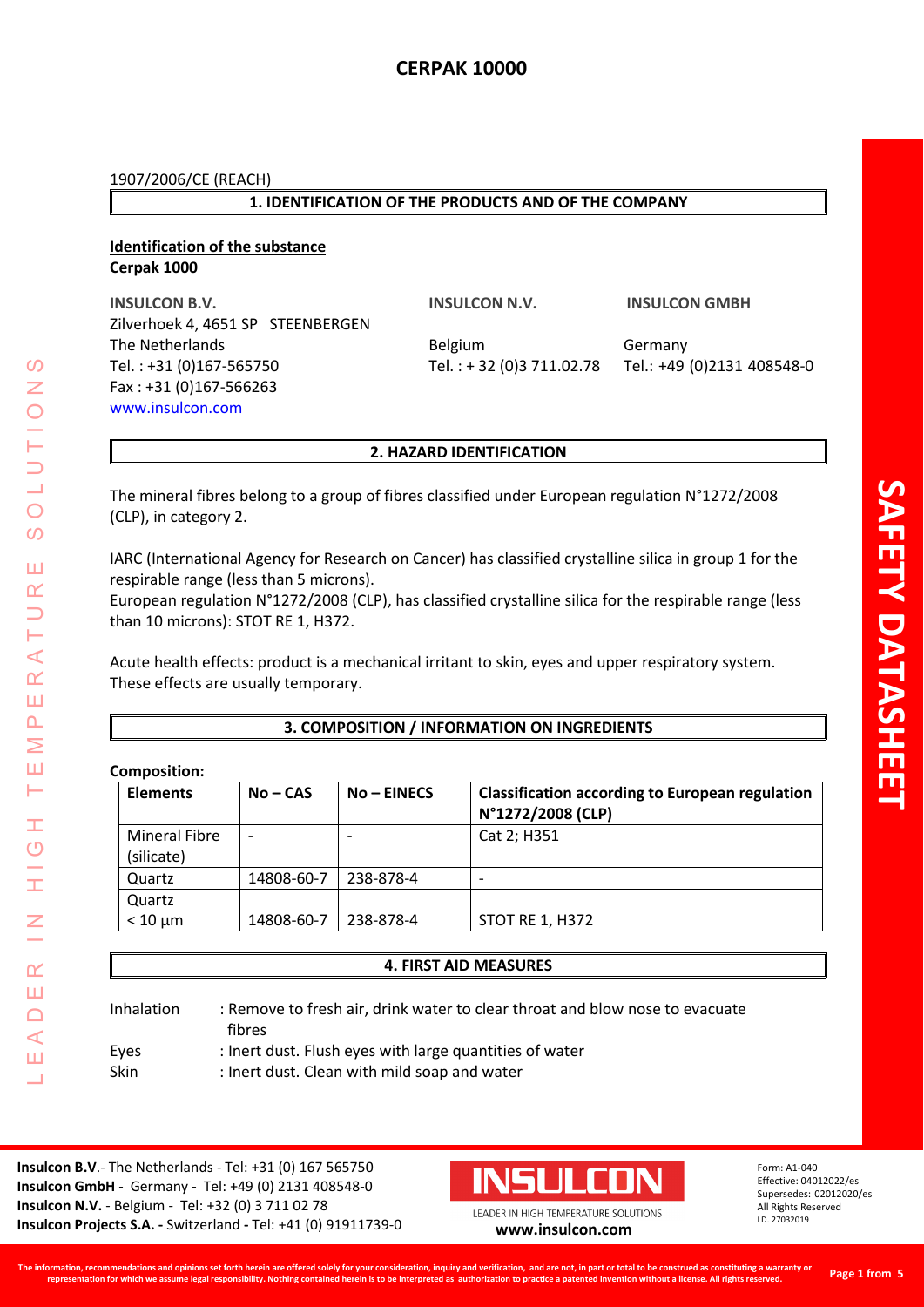## **5. FIRE FIGHTING MEASURES**

The material is non-combustible.

Use extinguishing agents suitable for type of surrounding combustible materials.

## **6. ACCIDENTAL RELEASE MEASURES**

## **Personal protection in case of accidental release or spillage likely to result in an abnormally high dust**

## **concentration**

Provide the workers with appropriate protective equipment as detailed in section 8. Restrict access to the area to a minimum number of workers. Restore the situation to normal as quickly as possible. Prevent further dust dispersion for example by damping the materials

## **Methods for cleaning up**

Pick up large pieces first and finish with a vacuum cleaner fitted with high efficiency filter. If brushing is used, ensure that the area is wetted down first. Do not use compressed air for clean up. For waste disposal refer to section 13.

## **Environmental protection**

LEADER IN HIGH TEMPERATURE SOLUTIONS

Ŧ  $\overline{O}$ 

 $\alpha$ Ш  $\Box$  $\blacktriangleleft$ Ш  $\overline{\phantom{0}}$ 

 $\prec$  $\alpha$ Ш  $\overline{\mathbf{r}}$ Σ Ш ⊢

 $\mathcal{O}$ 

 $\overline{O}$ 

 $\Omega$ 

Ш  $\alpha$ 

> Do not allow to be wind blown. Do not flush spillage to drain and prevent from entering natural water courses. Check for local regulations which may apply.

## **7. HANDLING AND STORAGE**

Most industrial handling and cutting applications on the material are likely to produce dust levels well below the Occupational Exposure Limits detailed in section 8.

Maintain good housekeeping practices. Clean waste with HEPA vacuum cleaner and place in closed containers. Avoid inhalation of dust.

Storage: In dry conditions.

## **8. EXPOSURE CONTROL / PERSONAL PROTECTION**

## **Techniques to reduce dust exposure to a minimum**

Where practical enclose dust sources and provide dust extraction.

Keep the workplace clean.

Use a vacuum cleaner fitted with a HEPA filter; avoid using brooms and compressed air.

**Insulcon B.V**.- The Netherlands - Tel: +31 (0) 167 565750 **Insulcon GmbH** - Germany - Tel: +49 (0) 2131 408548-0 **Insulcon N.V.** - Belgium - Tel: +32 (0) 3 711 02 78 **Insulcon Projects S.A. -** Switzerland **-** Tel: +41 (0) 91911739-0 **[www.insulcon.com](http://www.insulcon.com/)**



LEADER IN HIGH TEMPERATURE SOLUTIONS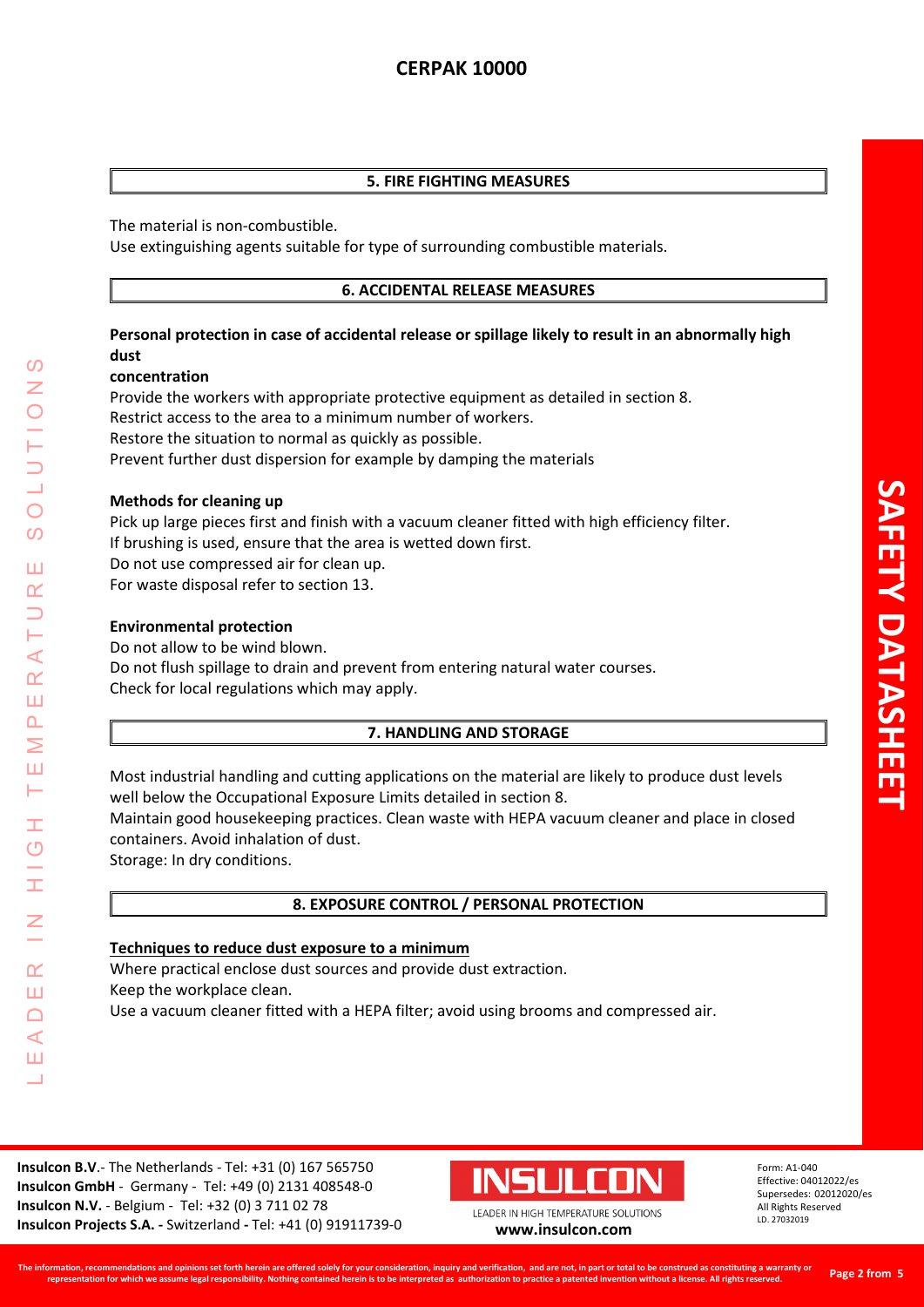## **Hygiene standards and exposure limits**

- Dusts

There is exposure limits for dusts without specify health effect:

| Country | Exposure limits*    | Ref.                                               |
|---------|---------------------|----------------------------------------------------|
|         |                     |                                                    |
| France  | $10 \text{ mg/m}^3$ | total dusts                                        |
|         | 5 mg/m <sup>3</sup> | breathable dusts art. R232.5.5. du code du travail |

- Quartz

| Quurt   |                         |                                                                                |
|---------|-------------------------|--------------------------------------------------------------------------------|
|         |                         | For breathable dusts of cristalline silica (range of dust less than 5 microns) |
| Country | Exposure limits         | Ref.                                                                           |
|         |                         |                                                                                |
| France  | $0.1 \,\mathrm{mg/m^3}$ | R4412-149                                                                      |

- Fibres

LEADER IN HIGH TEMPERATURE SOLUTIONS

Ŧ  $\overline{O}$ 

I

 $\alpha$ Ш  $\Box$  $\blacktriangleleft$ Ш ┙

 $\prec$  $\underline{\alpha}$ Ш  $\Delta$ Σ Ш Н

 $\Omega$ Z

 $\bigcirc$  $\Omega$ 

Ш  $\alpha$ 

Examples of exposure limits\* are given below (these exposure limits are applicable to all kinds of fibres):

| Country        | Exposure limits | Ref.                               |
|----------------|-----------------|------------------------------------|
|                |                 |                                    |
| Allemagne      | $0.5$ f/ml      | <b>TRGS 900</b>                    |
| France         | $1$ f/ml        | Circulaire DRT no 95-4 of 12/01/95 |
| United Kingdom | $2$ f/ml        | HSE EH40 Workplace Exposure Limit  |
|                |                 |                                    |

\*8-hr time weighted average concentrations of airborne respirable fibres measured using the conventional membrane filter method.

## **Skin and eye protection**

Wear gloves and overalls which are loose fitting at the neck and wrists. Wear goggles or safety glasses with side shields in case of overhead working. After handling rinse exposed skin with water. Wash work clothing separately.

## **Respiratory protection**

For dust concentrations significantly below the exposure limit value, (RPE) is not required but FFP2 respirators may be used on a voluntary basis.

For short terrn operations where excursions above the exposure limit value are less than a factor of ten, use

FFP2 respirators.

## **Information and training of workers**

Workers shall be informed on:

- the applications involving fibre-containing products ;
- the potentiel risks to health resulting from exposure to fibrous dust ;
- the requirements regarding smoking, eating and drinking at the workplace ;
- the requirements for protective equipment and clothing.

**Insulcon B.V**.- The Netherlands - Tel: +31 (0) 167 565750 **Insulcon GmbH** - Germany - Tel: +49 (0) 2131 408548-0 **Insulcon N.V.** - Belgium - Tel: +32 (0) 3 711 02 78 **Insulcon Projects S.A. -** Switzerland **-** Tel: +41 (0) 91911739-0 **[www.insulcon.com](http://www.insulcon.com/)**

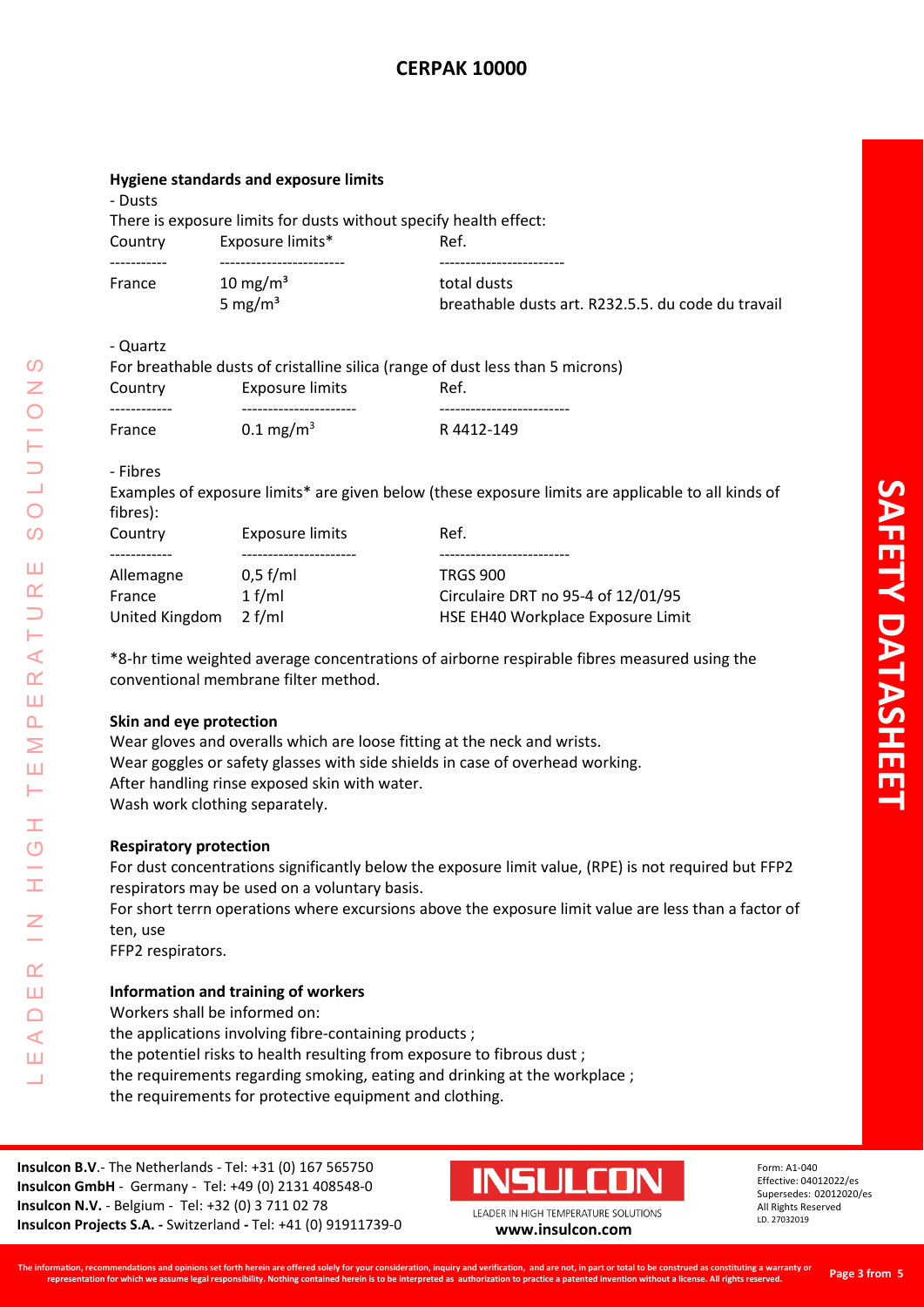# **CERPAK 10000**

Workers shall be trained on: the good working practices to limit dust release ; the proper use of protective equipment.

### **9. PHYSICAL AND CHEMICAL PROPERTIES**

| Physical state      | : Solid     |
|---------------------|-------------|
| Colour              | : Beige     |
| Odour               | : None      |
| Specific gravity    | : 1,0       |
| Solubility in water | : Insoluble |
|                     |             |

# **10. STABILITY AND REACTIVITY**

| Stability          | : Very stable             |
|--------------------|---------------------------|
| Hazardous reaction | : Avoid hydrofluoric acid |

### **11. TOXICOLOGICAL INFORMATION**

### **Irritant properties**

When tested using approved methods (Directive 67/548/EC, Annex 5. Method B4), this material gives negative results. All man-made mineral fibres, like some natural fibres, can produce a mild irritation resulting in itching or rarely, in some sensitive individuals, in a slight reddening. Unlike other irritant reactions this is not the result of allergy or chemical skin damage but is caused by mechanical effects.

### **Chronic health effects**

LEADER IN HIGH TEMPERATURE SOLUTIONS

Ŧ  $\overline{O}$ 

I

 $\alpha$ Ш  $\Box$  $\prec$ Ш <u>a a</u>

 $\prec$  $\alpha$ Ш  $\overline{\mathbf{r}}$ Σ Ш ⊢

 $\Omega$ Z

 $\bigcirc$  $\Omega$ 

Ш  $\alpha$ 

> IARC (International Agency for Research on Cancer) has classified mineral wool in group 3 and crystalline silica in group 1 for the respirable range (less than 5 microns).

#### **12. ECOLOGICAL INFORMATION**

Cerpak 1000 is an inert material, which remains stable over the time.

### **13. DISPOSAL CONSIDERATIONS**

Product is to be seen as non-hazardous.

**14. TRANSPORT INFORMATION**

No special precautions required.

**Insulcon B.V**.- The Netherlands - Tel: +31 (0) 167 565750 **Insulcon GmbH** - Germany - Tel: +49 (0) 2131 408548-0 **Insulcon N.V.** - Belgium - Tel: +32 (0) 3 711 02 78 **Insulcon Projects S.A. -** Switzerland **-** Tel: +41 (0) 91911739-0 **[www.insulcon.com](http://www.insulcon.com/)**